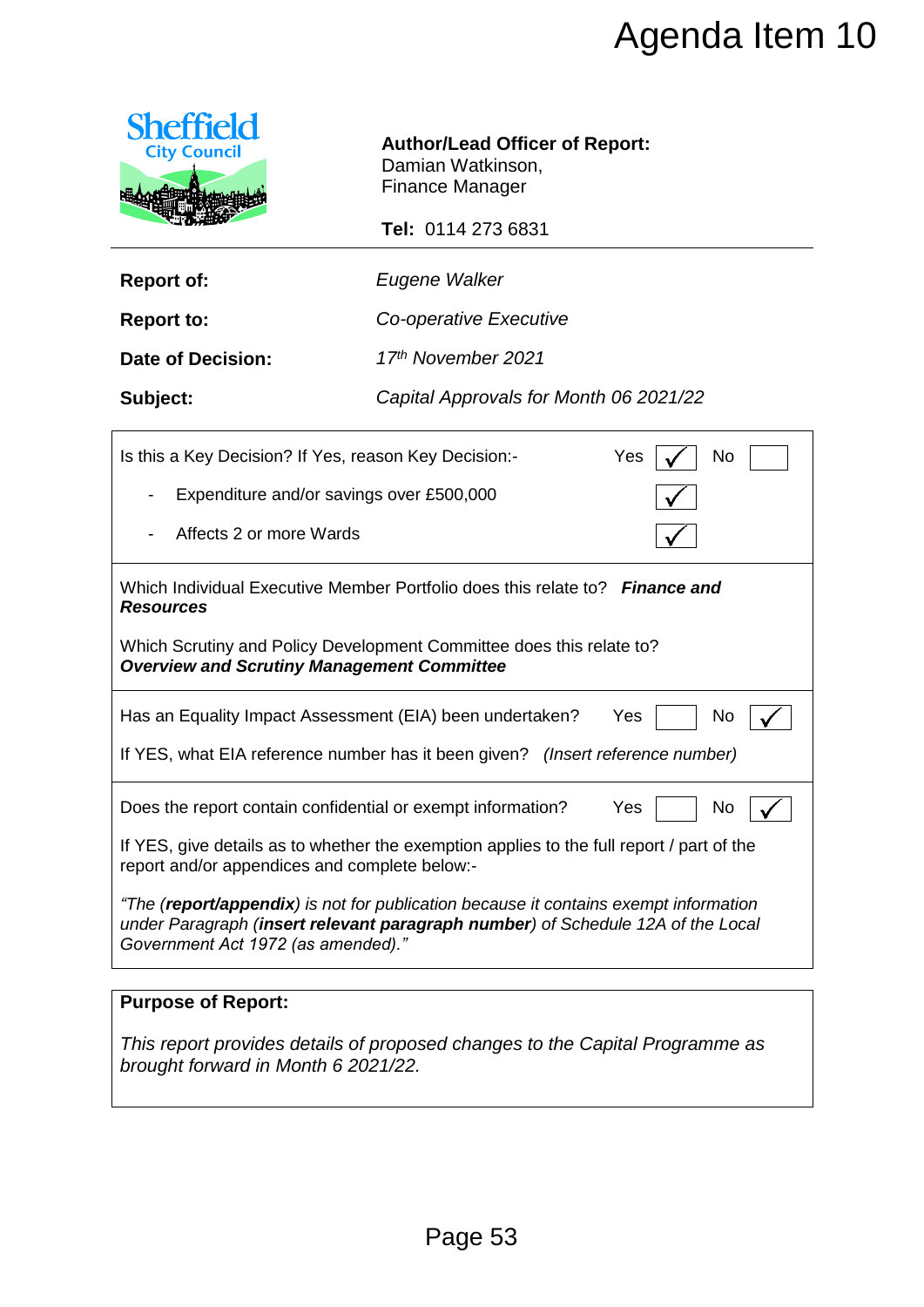- (i) Approve the proposed additions and variations to the Capital Programme listed in Appendix 1, including the procurement strategies and delegate authority to the Director of Finance and Commercial Services or nominated Officer, as appropriate, to award the necessary contracts
	- (ii) Note the receipt of advance funding in relation to the Stocksbridge Towns Fund at Appendix 2

# **Background Papers: Appendix 1, Appendix 2**

| Lead Officer to complete:- |                                                                                                                                                                                                                                                                                                                                                             |                                                                                      |  |
|----------------------------|-------------------------------------------------------------------------------------------------------------------------------------------------------------------------------------------------------------------------------------------------------------------------------------------------------------------------------------------------------------|--------------------------------------------------------------------------------------|--|
| 1                          | I have consulted the relevant departments<br>in respect of any relevant implications<br>indicated on the Statutory and Council<br>Policy Checklist, and comments have<br>been incorporated / additional forms<br>completed / EIA completed, where<br>required.                                                                                              | Finance: Tim Hardie                                                                  |  |
|                            |                                                                                                                                                                                                                                                                                                                                                             | Legal: Nadine Sime                                                                   |  |
|                            |                                                                                                                                                                                                                                                                                                                                                             | Equalities: No                                                                       |  |
|                            | Legal, financial/commercial and equalities implications must be included within the report and<br>the name of the officer consulted must be included above.                                                                                                                                                                                                 |                                                                                      |  |
| 2                          | <b>EMT member who approved</b><br>submission:                                                                                                                                                                                                                                                                                                               | Eugene Walker                                                                        |  |
| 3                          | <b>Individual Executive Member</b><br>consulted:                                                                                                                                                                                                                                                                                                            | Councillor Cate McDonald<br>Individual Executive Member for Finance and<br>Resources |  |
| 4                          | I confirm that all necessary approval has been obtained in respect of the implications indicated<br>on the Statutory and Council Policy Checklist and that the report has been approved for<br>submission to the Decision Maker by the EMT member indicated at 2. In addition, any<br>additional forms have been completed and signed off as required at 1. |                                                                                      |  |
|                            | <b>Lead Officer Name:</b><br>Damian Watkinson                                                                                                                                                                                                                                                                                                               | <b>Job Title:</b><br><b>Finance Manager Business Partner Capital</b>                 |  |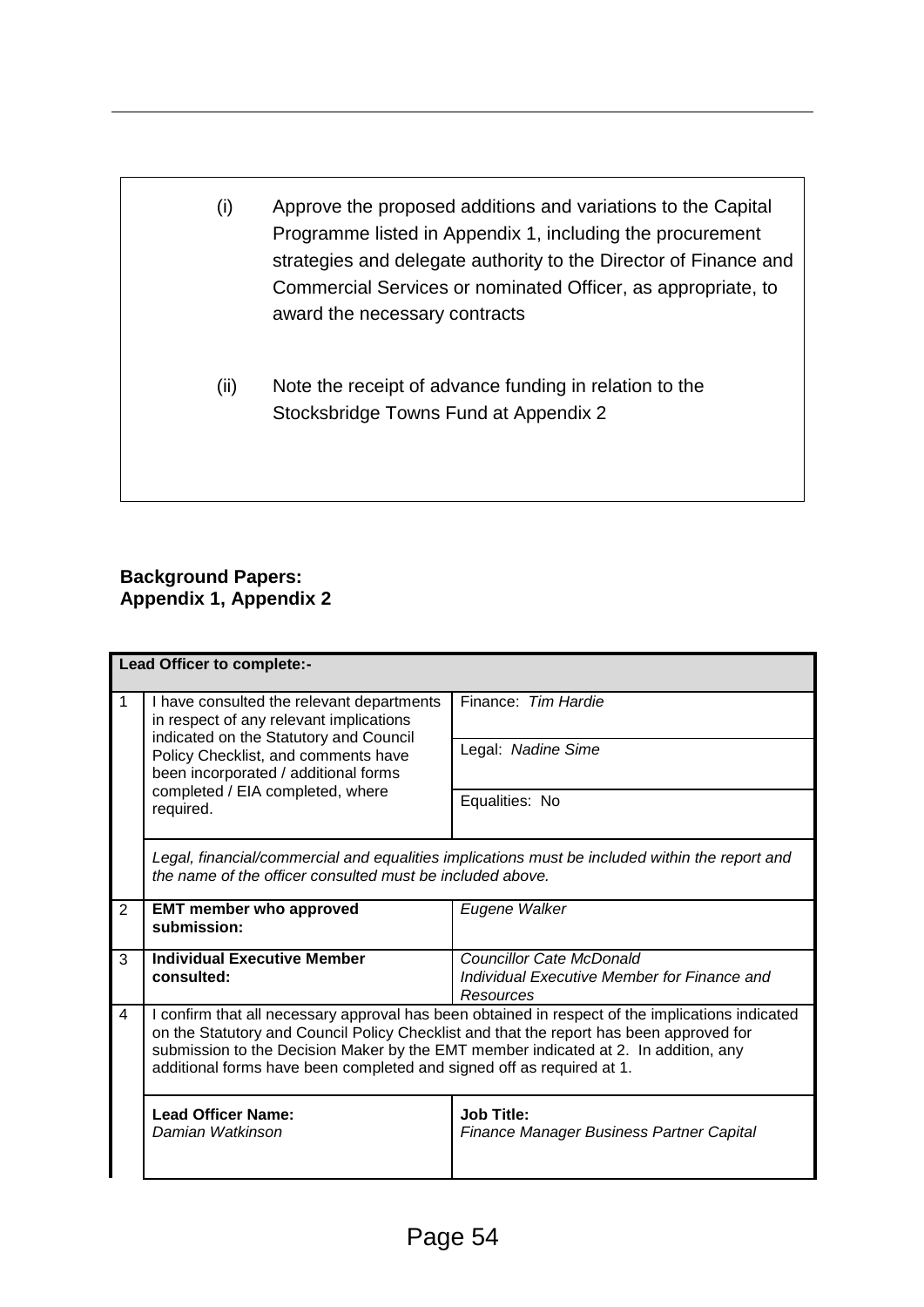# **MONTH 06 2021/22 CAPITAL APPROVALS**

# **1. SUMMARY**

- 1.1 A number of schemes have been submitted for approval in line with the Council's capital approval process during the Month 05 reporting cycle. This report requests the relevant approvals and delegations to allow these schemes to progress.
- 1.2 Below is a summary of the number and total value of schemes in each approval category:
	- 4 additions of specific projects to the capital programme creating a net increase of £2.283m
		- 9 variations creating a net reduction of £2.659m;
		- 1 reprofile of expenditure with net nil impact on budget
- 1.3 Further details of the schemes listed above can be found in Appendix 1.

# **2. WHAT DOES THIS MEAN FOR SHEFFIELD PEOPLE**

2.1 The proposed changes to the Capital programme will improve the recreational leisure facilities, schools, roads and homes used by the people of Sheffield, and improve the infrastructure of the city council to deliver those services.

# **3. BACKGROUND**

This report is part of the monthly reporting procedure to Members on proposed changes to the Council's capital programme.

# **4. OUTCOME AND SUSTAINABILITY**

4.1 By delivering these schemes the Council seeks to improve the quality of life for the people of Sheffield.

# **5. OTHER IMPLICATIONS**

#### 5.1 **Finance Implications**

The primary purpose of this report is to provide Members with information on the proposed changes to the City Council's Capital Programme further details on each scheme are included in Appendix 1 in relation to schemes to be delivered and Appendix 2 in relation to grants received

# 5.2 **Procurement and Contract Award Implications**

This report will commit the Council to a series of future contracts. The procurement strategy for each project is set out in Appendix 1. The award of